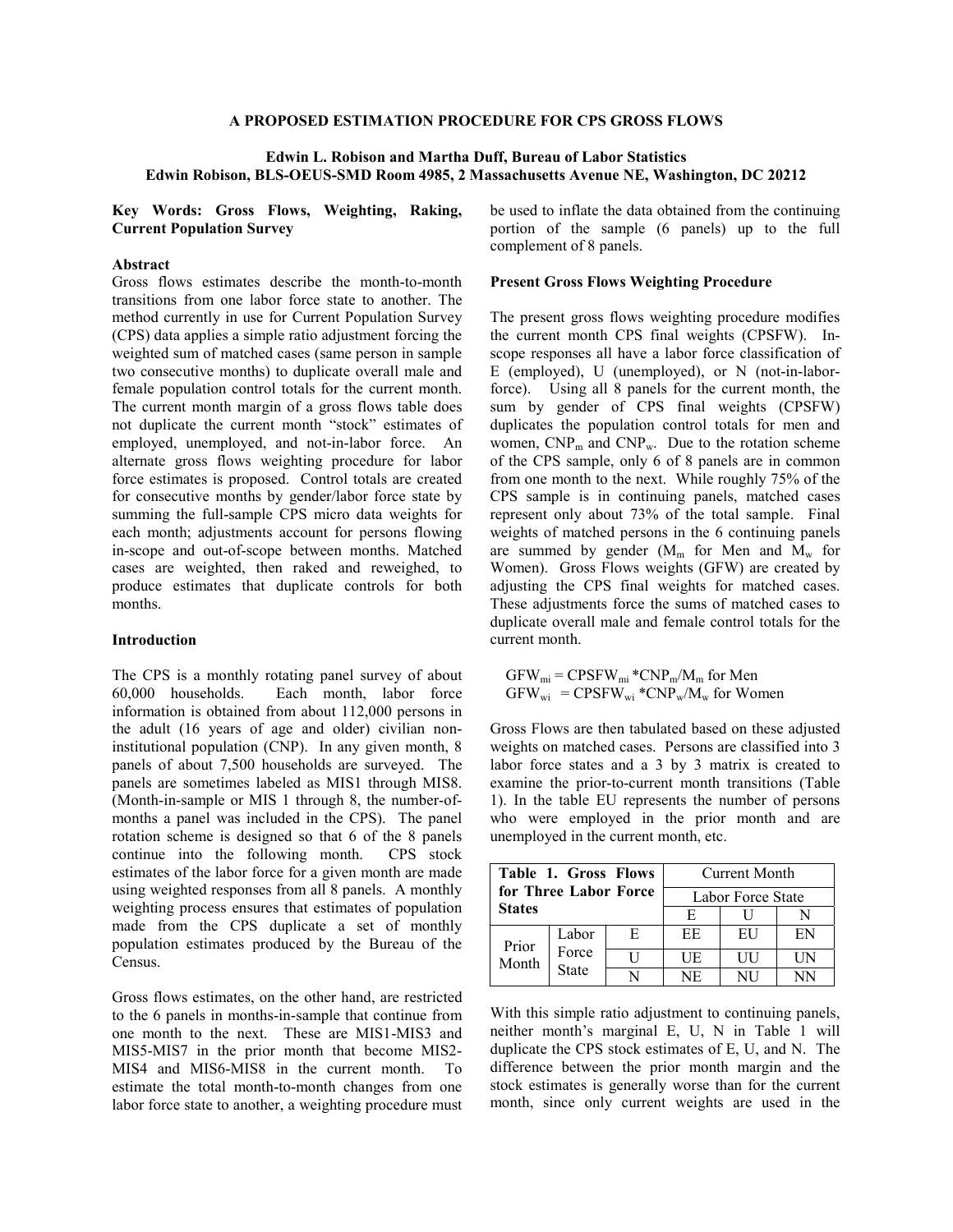weighting. In addition, sub-tables, except those for male and female totals, will not add up to known population controls for either month.

## **Gross Flows Problems**

Several general problems encountered in producing gross flows estimates are discussed briefly in this section.

Non-matched persons in matched panels: Some respondents in the panels continuing from one month to the next are not usable in gross flows estimation. Matched civilian labor force data for the same persons are needed, and not all persons are matched for various reasons that include:

- A household nonresponse in either month
- A person nonresponse for either month within a responding household
- Prior month persons who have since moved out
- Current month persons who have just moved in
- Persons who were age 15 in the prior month and are age 16 in the current month
- Prior month persons changing to out-of-scope in the current month
- Out-of-scope persons in the prior month joining the civilian labor force in the current month

Reporting errors: Errors in classifying the respondent into the correct labor force state have potentially significant effects on gross flow calculations. In stock data, classification errors tend to offset each other, while in flow data, errors tend to be additive.

Rotation group bias: Respondents may respond to labor force questions differently depending on how long they have been in the survey. It is known that the labor force state that a respondent reports in the CPS is affected by month-in-sample. For example, in 1996, the average (weighted) percentage of respondents not in the labor force ranged from 32.2 percent in MIS 1 to 33.2 percent in MIS 4 to 33.6 percent in MIS 8, with corresponding decreases in both percentage employed and percentage unemployed. This fact has clear implications for gross flows. Since MIS 1 and 5 cannot be matched to the prior month, the increase in not-inthe-labor-force for later MIS implies that matched samples will show flows out of the labor force even if there is no change in the stocks. This problem is observed in Gross Flows tables produced using the current method.

Inconsistent sets of weights: Prior-to-current month matched CPS persons have two sets of final weights prior month final weights and current month final weights. Final weights for each month are our best attempt at adjusting for nonresponse and coverage errors, and producing approximately unbiased labor force estimates for that month. For a matched case, the prior month and current month final weights are slightly different due mostly to response rate differences, a linear growth in the population controls used in secondstage ratio adjustment, and interactions between persons induced by the second-stage ratio adjustment procedures.

One weight per matched person is needed for traditional gross flows analysis. The single weight is attached to the person's prior month status and also the person's current month status. Input-output matrices, like the one shown in Table 1, are then simple to construct.

## **Proposed Gross Flows Estimation Procedure**

The proposed new weighting methodology directly addresses additivity problems in gross flows estimation due to non-matched cases, rotation group bias, and inconsistent weights. Our basic approach is to rake the flows in the matched CPS data to the stocks in each month's data, while taking into account flows into and out of the scope of CPS.

As a basis for the discussion of our method, Table 2 shows an expansion of the 3 by 3 gross flows table to deal with flows in and out of scope:

|                            |                         | Current Month        |                   |           |                |                       |              |              |
|----------------------------|-------------------------|----------------------|-------------------|-----------|----------------|-----------------------|--------------|--------------|
| Table 2. Basic Gross Flows |                         |                      | Labor Force State |           |                | Out-Flow              |              | Row<br>Total |
| Table Structure.           |                         | E                    | U                 | N         | Deaths         | Other<br>Out-<br>Flow |              |              |
| Prior<br>Month             | Labor<br>Force<br>State | E                    | EE                | EU        | EN             | ED                    | EO           | EP           |
|                            |                         | $\mathbf{U}$         | UE                | UU        | UN             | UD                    | UO           | UP           |
|                            |                         | N                    | <b>NE</b>         | <b>NU</b> | <b>NN</b>      | <b>ND</b>             | NO           | NP           |
|                            | In-<br>Flow             | Just<br>16           | JE                | JU        | J <sub>N</sub> | $\Omega$              | JQ           | <b>JP</b>    |
|                            |                         | Other<br>In-<br>Flow | IE                | IU        | IN             | $\Omega$              | $\mathbf{0}$ | IP           |
|                            | Column Total            |                      | EC                | <b>UC</b> | NC             | DC                    | OС           | Total        |

"Deaths" refers to those individuals who were in-scope in the prior month, but died by the current month. "Just 16" refers to those individuals who just turned 16 in the current month. The grayed portions of Table 2 correspond to estimates of Flows and Stocks that can be estimated using weighted CPS data. The remaining parts of the tables consist of indirectly estimated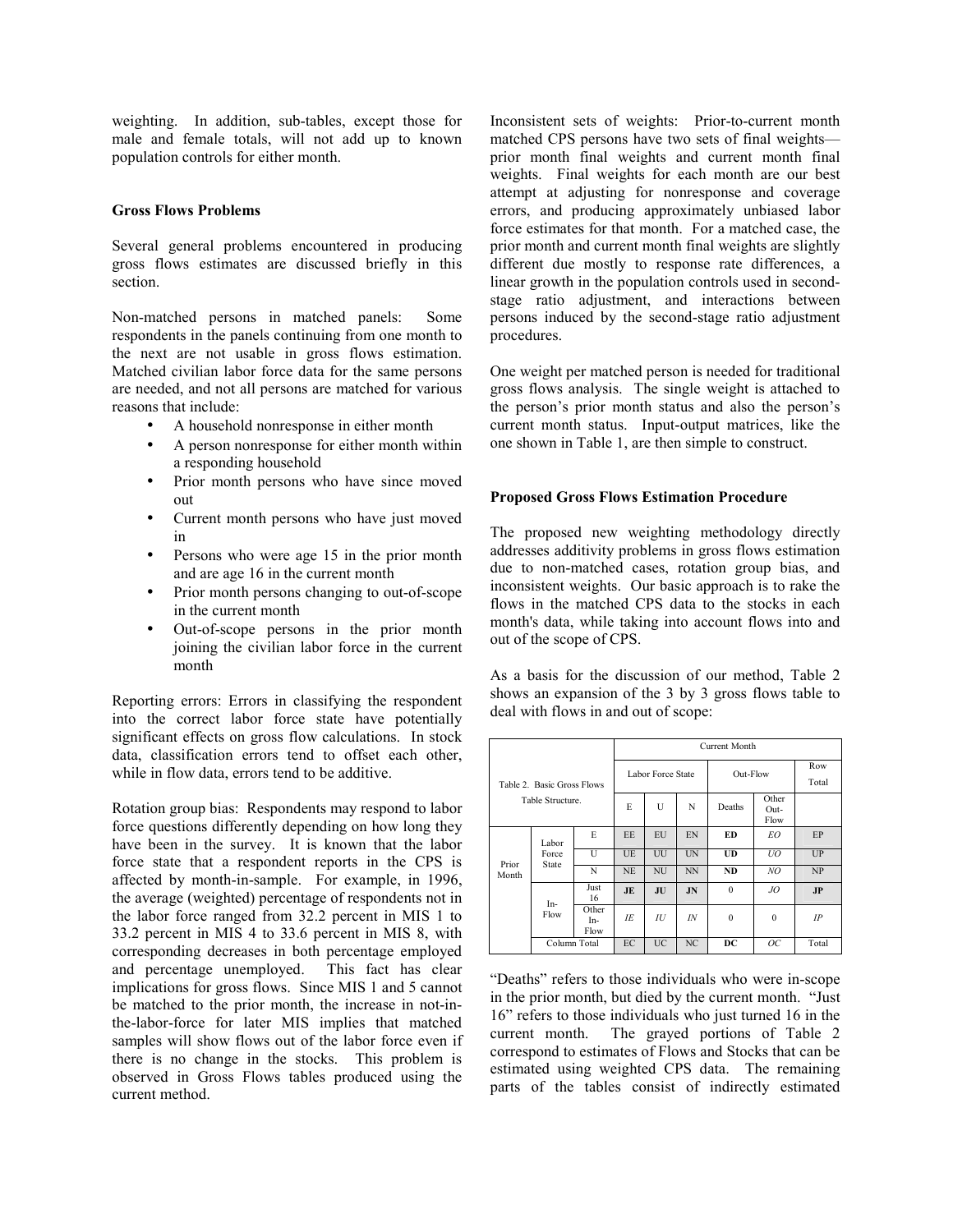residual totals that are used in order to construct a table which "adds up".

As noted, the four bolded row estimates JE, JU, JN, and JP can be directly computed from the CPS, using the known ages of respondents in the prior and current months, and their labor force status in the current month (note that JP is the stock population estimate of those who just turned 16 years of age as of the current month).

Deaths are reported in the CPS, but for various reasons are undercounted by nearly half, so to estimate flows out-of-scope due to death we need to take a less direct approach. To get a more accurate estimate, the total number of deaths each month are estimated using average death rates for each gender and race category derived from mortality tables published annually in "Vital Statistics of The United States" by the CDC's National Center for Health Statistics. These death rates are applied to the CPS data to estimate total deaths (DC in the table). Then the deaths are allocated among labor force states based on average allocation from historical CPS data, generating the bolded column estimates ED, UD, and ND.

There are three cells in Table 2 which are defined to be zero: those who would be classified as in-flows but were immediate out-flows due to death, and those who would be defined as simultaneously "other in-flows" and "other out-flows".

Following is a detailed discussion of the computation of final raked Gross Flows tables. In each step of the computation we refer back to the basic table structure as defined in Table 2. Tables are computed for Men and Women separately, and the process below is applied independently to Men and Women.

Margin adjustment step: Construct the Stock labor force estimates EP, UP, NP, and JP for the prior month using the sampling weight for the prior month, and the Stock labor force estimates EC, UC, NC for the current month using the sampling weight for the current month. Construct the death estimates ED, UD, and ND by first estimating the total number of deaths (the sum of ED, UD, and ND) by taking the prior month's total population and multiplying that by a death rate (obtained from Vital Statistics records) appropriate to the particular demographic group (again, either Men or Women). We then distribute the total death estimate among the three labor force estimates (ED, UD, and ND) based on annual average estimates of the proportion of deaths by labor force classification obtained from the CPS.

The adjustments so far yield a total of  $P0 = (EP + UP +$  $NP + JP$ ) - ( $ED + UD + ND$ ) as a potential population in the scope of CPS in the current month. The actual in-scope population is  $P1 = EC + UC + NC$ . Usually, due to immigration, P1 will be greater than P0. In this case, we set the "Other In-Flow" total IP to equal the discrepancy (P1 - P0). Flow estimates (IE, IU, and IN) that sum to IP are created by allocating the discrepancy to labor force states according to their proportion of the current month population. The "Other Out-flow" column is set *to* zero. Some of the time, particularly when CPS population controls are adjusted downward, P0 will be greater than P1. In this case we set the "Other Out-Flow" total OP to equal (P0 - P1), allocate flow estimates (EO, UO, NO, and JO) by their proportion of the previous month population net of deaths (including JP), and set "Other In-flows" to zero.

Matching Step:Construct weighted counts of the 12 flow cells (EE, EU, EN, UE, UU, UN, NE, NU, NN, JE, JU, JN) using the sampling weight for the current month for those individuals who had a labor force status in both the prior and current month. These population totals are constructed for the particular demographic table of interest (either Men or Women). The weighted flow counts will be too small by approximately a factor of 25% due to the fact that approximately 75% of the sample overlaps form monthto-month. The initial iteration step below will correct for this undercount.

Iteration Step: The table constructed above is not entirely consistent, since not all the cells are guaranteed to add up to the appropriate row and column totals. In order to obtain consistency, iterative raking is performed. The death estimates column (ED, UD, ND, and DC), the Other Out-Flow column, and the Other In-Flow row are held fixed. The remaining interior cells of the table are raked by iterative proportional fitting to ensure additivity to the Stock estimates in the row and column totals.

Final Factor Calculation:The following is done for the production of Gross Flows weights. We plan to put these weights on our public-use data file to aid outside analysts in calculating gross flows. Compute factors for each of the estimates (EE, EU, EN, UE, UU, UN, NE, NU, NN, JE, JU, and JN) for each of the demographic tables by dividing the final "GF" estimate obtained in the Iteration Step by the weighted sample count "WGT" obtained prior to raking (using the current month sampling weights of matched persons). For example, if the  $i<sup>th</sup>$  male is in the EU cell:

$$
GFW_{mi} = CPSFW_{mi} * GF_{mEU}/WGT_{mEU}
$$